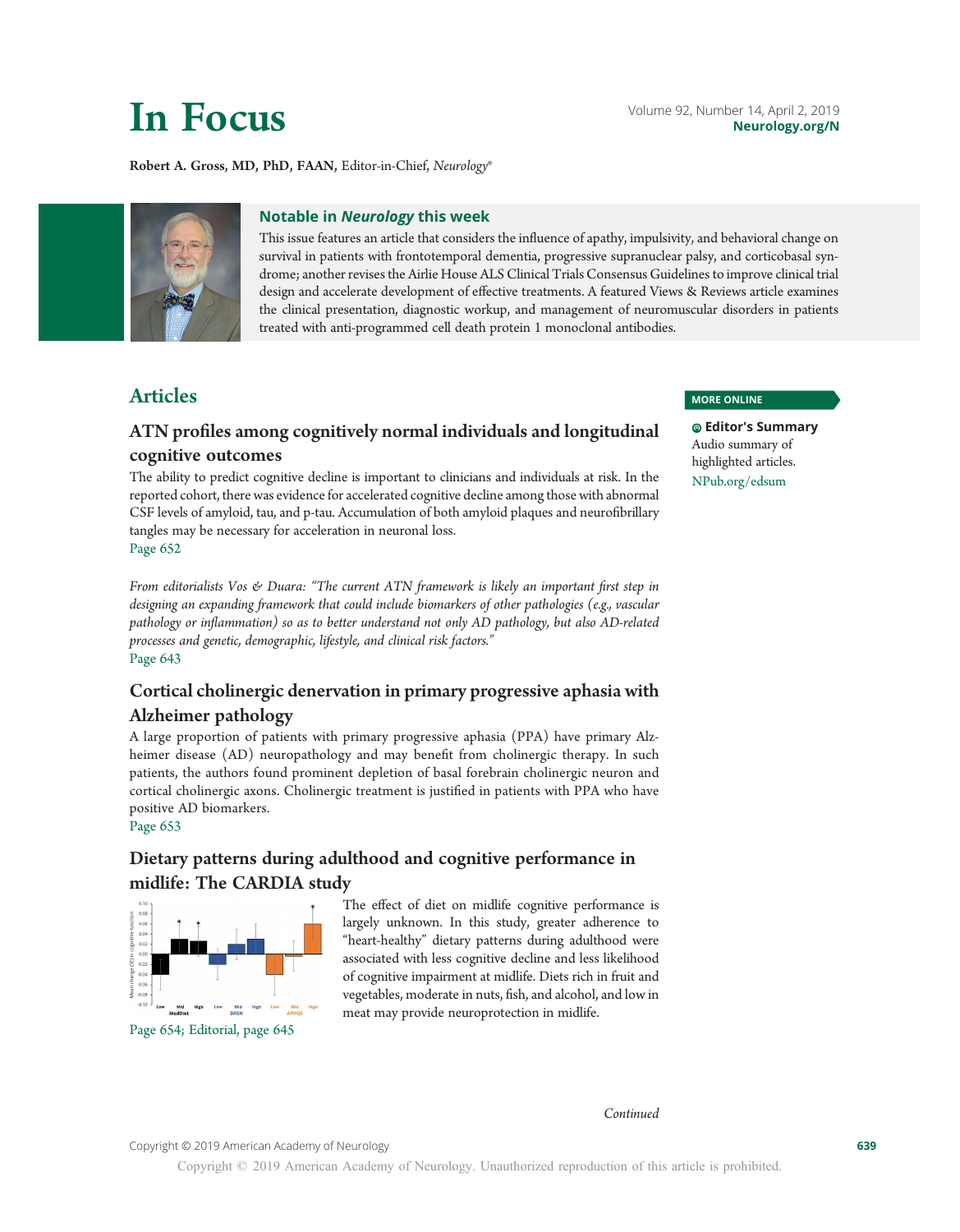# A survey of risk tolerance to multiple sclerosis therapies

The authors evaluated risk tolerance among people with multiple sclerosis using real-world risks of therapies. Despite a broad range, male sex, younger age, greater disability, and current multiple sclerosis therapy were associated with higher risk tolerance. Understanding risk tolerance and its heterogeneity may improve patient satisfaction and adherence. Page 658

From editorialists McDonnell & Marriott: "An understanding of patient perceptions of risk is a crucial aspect of patient-centered care and truly shared decision-making. This is and will continue to be increasingly important given the welcome expansion in treatment options that also come with increasing complexity and potential for harm."

Page 647

NB: "Cortical and bithalamic hypometabolism by FDG-PET/CT in a patient with sporadic fatal insomnia," p. 675. To check out other Clinical/Scientific Notes, point your browser to [Neurology.org/N.](http://neurology.org/n) At the end of the issue, check out the Resident & Fellow Pearls & Oy-sters discussing a rare case of bismuth toxic encephalopathy. This week also includes a NeuroImage titled "Poliomyelitis in ancient Greece (5th century BC)?"

## NEW EPISODE



April 2, 2019

## CME Opportunity:

Listen to this week's Neurology Podcast and earn 0.5 AMA PRA Category 1 CME Credits™ by answering the multiple-choice questions in the online Podcast quiz.

# Automated seizure detection accuracy for ambulatory EEG recordings (see p. 649)

1. Automated seizure detection accuracy for ambulatory EEG recordings 2. What's Trending: SHINE Stroke Trial

In the first segment, Dr. Derek Bauer talks with Dr. Stephan Schuele about his paper on automated seizure detection accuracy for ambulatory EEG recordings. In the second part of the podcast, Dr. Nicole Chiota-McCollum focuses her interview with Dr. Kevin Barrett on the SHINE stroke trial.

Disclosures can be found at Neurology.org.

Copyright © 2019 American Academy of Neurology. Unauthorized reproduction of this article is prohibited.